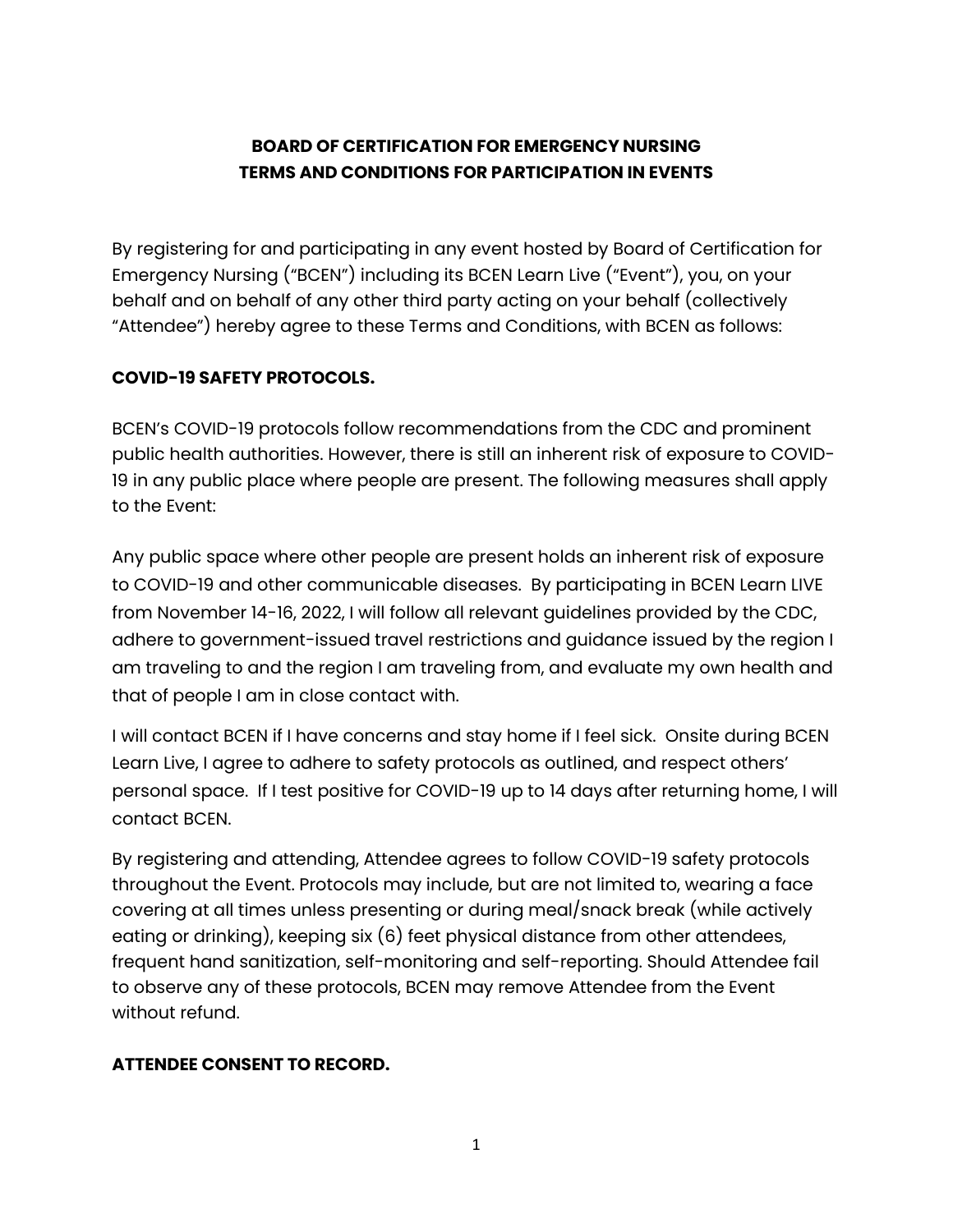By participating in the Event, Attendee agrees that Attendee's name, photograph, voice, biographical information, likeness, name, comments, voice, persona, writings and/or personal property recordings, children (if applicable), testimonial, endorsement and any intellectual property rights on all elements contained in or resulting from participation in the Event (collectively the "Likeness") shall be captured, displayed, and may be used in any and all media or forms by BCEN or third parties without compensation or notice, including for promotional or advertising purposes.

BCEN may hire professional service providers (photo/video/streaming/audio) to document and display the event experience. BCEN may also use social media to: post real-time photos and videos to its social media feeds; and display select submissions from those feeds on monitors throughout the event venue.

Attendee further grants BCEN and third parties a royalty-free, perpetual, irrevocable license to reproduce, distribute, publicly perform, and publicly display the Likeness, including any associated intellectual property, such as images, text and materials included or depicted therein, in whole or in part, in any manner or medium now or hereafter known or devised, to prepare derivative works based upon the Likeness, and to grant sublicenses to third parties to exercise these licensed rights. Attendee understands and agrees this permission signifies that photographic or video recordings and Attendee may be electronically displayed, reproduced, recreated, recorded, performed, exhibited, distributed, copied, edited, changed, modified, added to, subtracted from, re-titled and adapted, and otherwise used and exploited without having to give any compensation or attribution to Attendee or any third party via the Internet, email or in other public educational settings without notice.

# **NO RECORDING BY ATTENDEES.**

Attendee further agrees Attendee shall not use any audio or video recording technology (including devices with digital camera functionality, such as smartphones or tablets, and recording software, such as screen capture or similar software) during a presentation and not record or photograph any speakers or any presentation at the Event, unless expressly permitted by BCEN.

Attendee shall not make any part of the materials presented at the Event (any "Materials") public or issue any press releases related to the Event without express prior written approval from BCEN ("Public Statements"). Among any other remedies available to it, BCEN expressly reserves its right to terminate Attendee's participation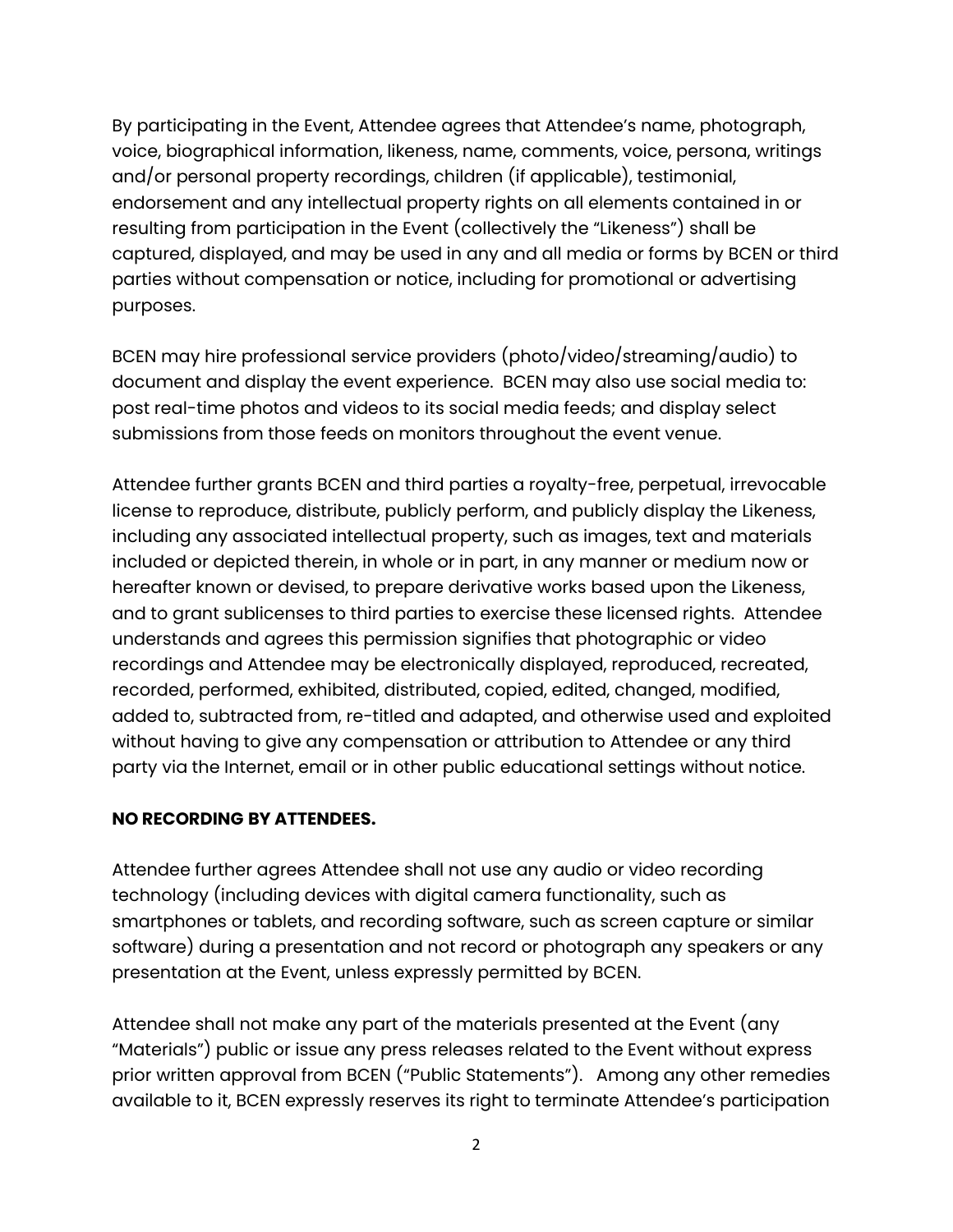in the Event immediately upon notification that any Public Statements have been distributed in violation of this provision, and obtain an injunction to enjoin any further dissemination of Public Statements in violation of this provision, in addition to any other remedies available to BCEN.

#### **VIEWS.**

The views expressed by any event attendee, speaker, exhibitor or sponsor are not necessarily those of BCEN. All Event attendees, speakers, exhibitors and sponsors are solely responsible for the content of any and all individual or corporation presentations, marketing collateral, advertising, and online content (collectively "Content"). BCEN shall not be liable for any claims arising out of or related to the views and Content.

### **TECHNOLOGY USE.**

Attendee acknowledges that Attendee's use of technology during the Event is not guaranteed. BCEN and its vendors will use their best efforts to communicate with attendees regarding camera use in devices and computers, mobile app capabilities in iOS and Android, audio settings and headset use, and stylus use in the Event platform.

In no event shall BCEN be held liable for interruptions to Internet access, power access, video camera access, or audio capabilities, nor of any similar interruptions to the virtual event platform for the duration of the posted Event website.

#### **DRESS CODE.**

The dress code at Event is business casual. Attendees are required to adhere to this dress code during Event including, but not limited to, live video chat.

#### **CODE OF CONDUCT.**

By registering for the Event, Attendee agrees to abide by the code of conduct ("Code of Conduct") set forth in this provision.

Attendee agrees to treat all individuals with respect and create a collegial, inclusive, and professional environment. Attendee will value a diversity of views and opinions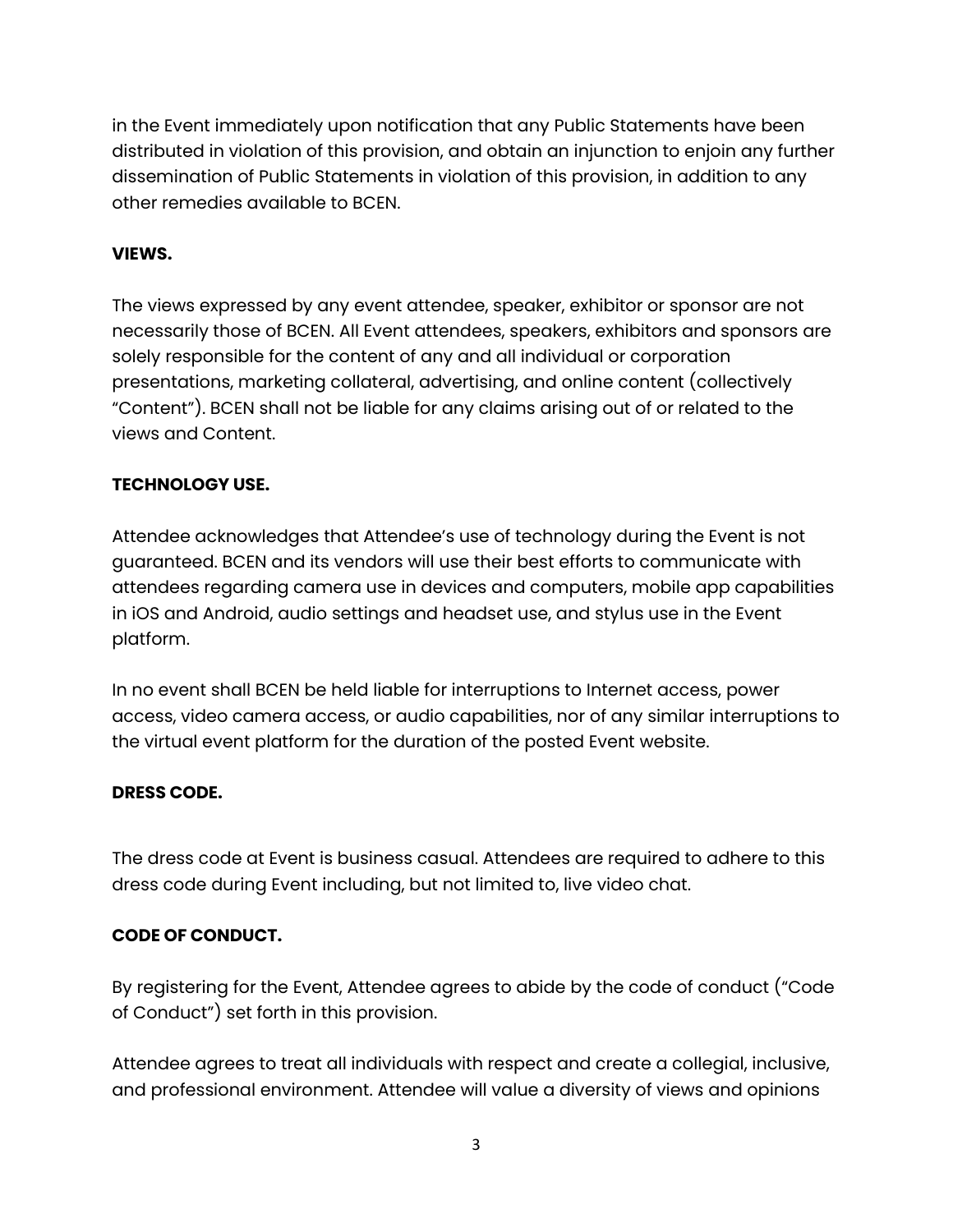by communicating openly with respect for others. Attendee shall not verbally abuse any individual. Attendee shall not discriminate, harass, or intimidate on the basis of gender, race, gender identity and expression, sexual orientation, physical or mental disability, physical appearance, age, religion, national origin, veteran status, citizenship, or professional rank. Anyone requested to stop unacceptable behavior is expected to comply immediately. BCEN management may take any action deemed necessary and appropriate, including removal from the event (and any remaining portions thereof) without warning and without refund or registration fee.

# Expected behavior:

-Exercise consideration and respect in Attendee's speech and actions.

-Attempt collaboration before conflict.

-Refrain from demeaning, discriminatory, or harassing behavior and speech. -Be mindful of Attendee's surroundings and of Attendee's fellow participants. Alert BCEN staff if ---Attendee notices a dangerous situation, someone in distress, or violations of this Code of Conduct, even if they seem inconsequential.

# Unacceptable Behavior:

-Harassment and discrimination include any verbal, physical, or visual conduct based on sex, sexual orientation, gender expression or identity, transgender status, race, age, national origin, or disability;

-Inappropriate display, sharing or use of nudity and/or sexual images in public spaces (including presentation slides);

-Any physical or verbal intimidation, stalking or following of attendee(s);

-Harassing, photographing or recording of attendee(s);

-Sustained disruption of sessions, talks or other events; and

-Inappropriate physical contact, and any unwelcome sexual attention (physical or verbal)

-Any boisterous, lewd or offensive behavior or language, threatening, intimidation, coercion, use of sexually explicit or offensive language or conduct, profanity, obscene gestures, or racial, religious or ethnic slurs.

This Code of Conduct provides general guidelines and cannot cover every possible type of unacceptable behavior.

If Attendee sees, overhears or experiences a violation of the Code of Conduct during the Event, please seek out the nearest BCEN team member to escalate Attendee's complaint. If Attendee cannot find a team member or would like to report a violation after the Event, Attendee may email bcen@bcen.org.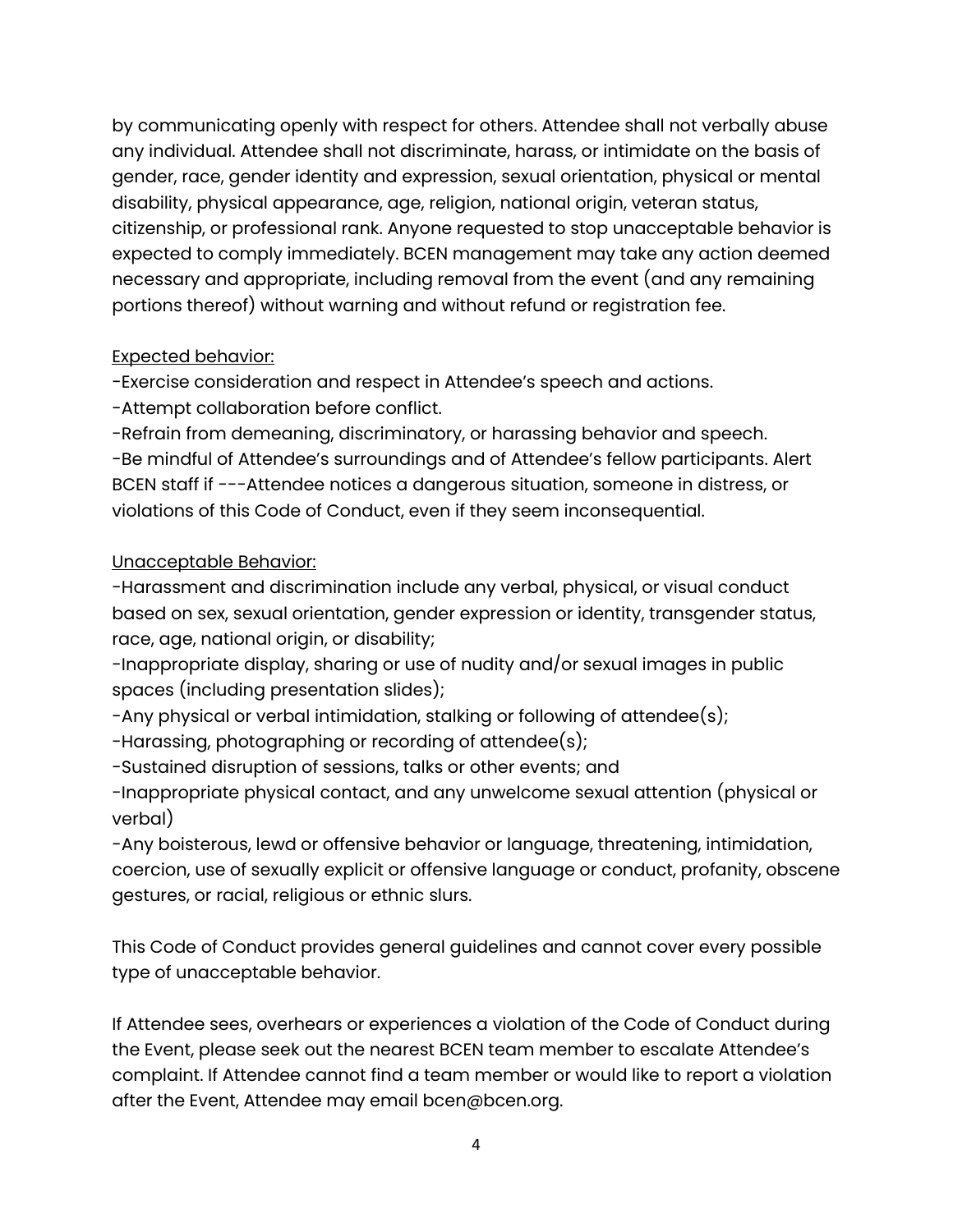### **FIREARMS.**

Firearms, weapons (including weapon replicas), ammunition, dangerous or hazardous devices or substances, and illegal items are prohibited at BCEN Events. BCEN participants acknowledge all bags are subject to search and metal wand screening.

### **INDEMNIFICATION.**

Attendee, on behalf of yourself, and Attendee's successor, heirs and/or assigns (collectively the "Indemnifying Party") agrees, at its own expense, to indemnify, defend, and hold harmless BCEN, its affiliates, officers, board, staff, representatives, agents, members, and employees (each the "Indemnified Party") against any demands, actions, suits (including, but not limited to, suits arising from infringement of copyright, proprietary rights of claim of libel, obscenity or invasion of privacy that may arise out of any party of participation in the Event), damages, settlements, judgments, costs, liabilities, losses, claim, and expenses, including reasonable attorneys' fees and costs, of whatever kind or nature (collectively "Claims") incurred by any Indemnified Party, as a result of the Indemnifying Party's willful misconduct, gross negligence, negligence, or any violation of any federal or state law, rule or regulation. The Terms and Conditions shall survive the termination of the Event.

# **VIOLATIONS.**

Attendee acknowledges that any violation of these Terms and Conditions may result in BCEN issuing Attendee a verbal warning, removing Attendee from the Event without refund, restricting Attendee from attending future BCEN events, and revoking Attendee's membership in BCEN. Please indicate Attendee's acknowledgement and acceptance of these Terms and Conditions by checking "I Accept" below.

#### **PERSONAL DATA.**

Attendee agrees to contribute their personal data including, but not limited to, their name, address, phone number, email address, photograph, and social media identifiers (collectively "Personal Data") for the purpose of participating in the Event. Attendee represents and warrants that the Personal Data Attendee provides to BCEN shall be accurate and complete. Attendee agrees to provide truthful and accurate registration information as requested by BCEN; and to promptly inform BCEN of any